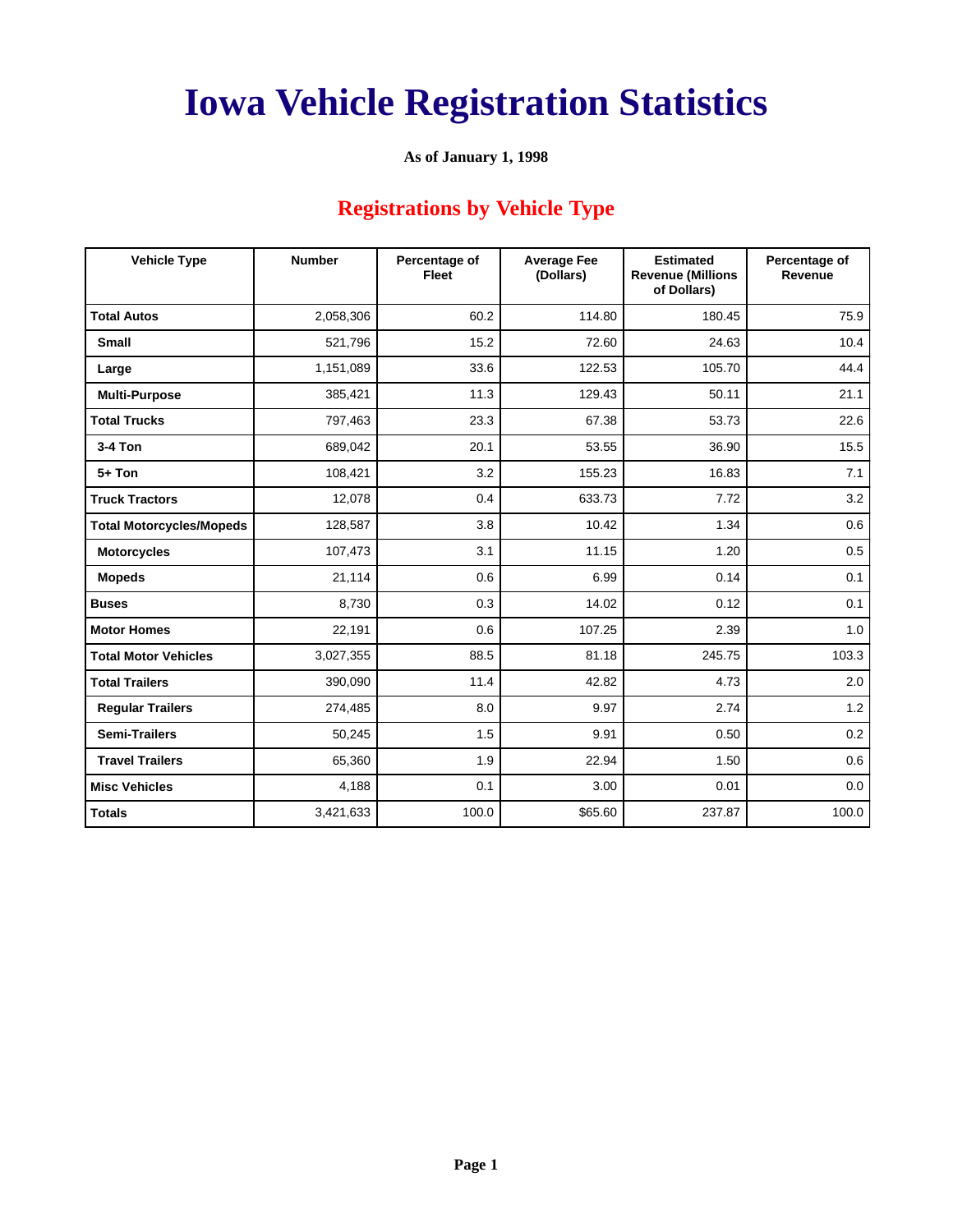#### **As of January 1, 1998**

## **Registrations by County & Vehicle Type**

| County                  | Autos  | <b>Buses</b>            | Motor<br><b>Homes</b> | Motor-<br>cycles | <b>Mopeds</b> | Semi-<br><b>Trailers</b> | Regular<br><b>Trailers</b> | <b>Travel</b><br><b>Trailers</b> | <b>Trucks</b> | Truck-<br><b>Tractors</b> | Misc        | <b>Total</b> |
|-------------------------|--------|-------------------------|-----------------------|------------------|---------------|--------------------------|----------------------------|----------------------------------|---------------|---------------------------|-------------|--------------|
| <b>Official Vehicle</b> | 11,266 | 6,674                   | $\overline{2}$        | 161              | 17            | 248                      | 4,330                      | 28                               | 22,259        | 287                       | 4,173       | 49,445       |
| Adair                   | 5,675  | 3                       | 71                    | 311              | 56            | 386                      | 1,005                      | 263                              | 3,578         | 68                        | 0           | 11,416       |
| <b>Adams</b>            | 3,221  | 5                       | 36                    | 189              | 18            | 207                      | 513                        | 150                              | 2,094         | 25                        | 0           | 6,458        |
| Allamakee               | 9,954  | 2                       | 87                    | 677              | 145           | 389                      | 2,053                      | 313                              | 4,853         | 32                        | 0           | 18,505       |
| Appanoose               | 9,903  | 3                       | 122                   | 523              | 143           | 258                      | 1,680                      | 372                              | 5,143         | 50                        | 0           | 18,197       |
| <b>Audubon</b>          | 4,765  | $\overline{\mathbf{c}}$ | 39                    | 268              | 66            | 351                      | 802                        | 197                              | 2,805         | 80                        | $\mathbf 0$ | 9,375        |
| <b>Benton</b>           | 17,133 | $\overline{7}$          | 200                   | 1,008            | 181           | 577                      | 3,050                      | 675                              | 8,314         | 131                       | 0           | 31,276       |
| <b>Black Hawk</b>       | 88,066 | 171                     | 1,077                 | 4,625            | 742           | 721                      | 10,267                     | 2,717                            | 25,472        | 252                       | 3           | 134,113      |
| <b>Boone</b>            | 18,344 | 29                      | 264                   | 1,121            | 273           | 300                      | 3,183                      | 744                              | 7,973         | 91                        | 0           | 32,322       |
| <b>Bremer</b>           | 16,256 | $\overline{\mathbf{c}}$ | 199                   | 1,008            | 264           | 379                      | 3,215                      | 635                              | 6,677         | 62                        | 0           | 28,697       |
| <b>Buchanan</b>         | 13,718 | 17                      | 213                   | 813              | 256           | 432                      | 2,694                      | 607                              | 6,530         | 111                       | 0           | 25,391       |
| <b>Buena Vista</b>      | 13,954 | 24                      | 138                   | 692              | 176           | 593                      | 2,492                      | 441                              | 5,812         | 111                       | 0           | 24,433       |
| <b>Butler</b>           | 11,380 | 3                       | 129                   | 869              | 252           | 382                      | 2,366                      | 508                              | 5,607         | 88                        | 0           | 21,584       |
| Calhoun                 | 8,048  | $\overline{\mathbf{c}}$ | 89                    | 509              | 144           | 408                      | 1,464                      | 337                              | 3,795         | 123                       | 0           | 14,919       |
| Carroll                 | 15,121 | 15                      | 105                   | 656              | 278           | 787                      | 1,900                      | 565                              | 6,846         | 160                       | 0           | 26,433       |
| Cass                    | 10,667 | 3                       | 101                   | 676              | 117           | 540                      | 1,588                      | 426                              | 5,581         | 94                        | 0           | 19,793       |
| Cedar                   | 12,936 | 19                      | 180                   | 726              | 166           | 554                      | 2,357                      | 504                              | 6,359         | 115                       | 0           | 23,916       |
| <b>Cerro Gordo</b>      | 34,344 | 53                      | 435                   | 1,535            | 340           | 745                      | 4,674                      | 1,148                            | 11,026        | 188                       | 0           | 54,488       |
| Cherokee                | 10,087 | 2                       | 114                   | 653              | 197           | 440                      | 1,895                      | 392                              | 4,797         | 71                        | 0           | 18,648       |
| Chickasaw               | 9,721  | 5                       | 130                   | 639              | 148           | 537                      | 2,187                      | 402                              | 4,487         | 59                        | 0           | 18,315       |
| Clarke                  | 5,964  | 4                       | 73                    | 287              | 30            | 263                      | 948                        | 239                              | 3,216         | 38                        | 0           | 11,062       |
| Clay                    | 13,276 | 46                      | 174                   | 810              | 139           | 430                      | 2,503                      | 522                              | 5,335         | 128                       | 0           | 23,363       |
| Clayton                 | 13,218 | 6                       | 127                   | 994              | 130           | 573                      | 2,791                      | 414                              | 6,772         | 55                        | 0           | 25,080       |
| Clinton                 | 35,864 | 13                      | 461                   | 1,873            | 328           | 690                      | 5,191                      | 1,104                            | 13,273        | 132                       | 0           | 58,929       |
| Crawford                | 11,612 | 12                      | 110                   | 616              | 225           | 619                      | 1,538                      | 538                              | 5,917         | 102                       | 0           | 21,289       |
| <b>Dallas</b>           | 24,790 | 15                      | 301                   | 1,188            | 304           | 436                      | 3,561                      | 924                              | 9,622         | 107                       | 0           | 41,248       |
| Davis                   | 5,450  | 5                       | 87                    | 296              | 59            | 163                      | 1,007                      | 231                              | 3,373         | 31                        | $\mathbf 0$ | 10,702       |
| Decatur                 | 5,217  | 21                      | 80                    | 247              | 65            | 359                      | 885                        | 230                              | 3,137         | 40                        | 0           | 10,281       |
| Delaware                | 12,628 | 4                       | 125                   | 818              | 145           | 609                      | 2,036                      | 360                              | 5,925         | 70                        | 0           | 22,720       |
| <b>Des Moines</b>       | 30,112 | 51                      | 345                   | 1,836            | 233           | 704                      | 4,403                      | 777                              | 11,399        | 86                        | 0           | 49,946       |
| <b>Dickinson</b>        | 12,325 | 16                      | 156                   | 658              | 162           | 209                      | 3,680                      | 423                              | 4,879         | 66                        | 0           | 22,574       |
| <b>Dubuque</b>          | 60,931 | 33                      | 477                   | 2,790            | 320           | 836                      | 6,376                      | 1,503                            | 17,204        | 169                       | 2           | 90,641       |
| <b>Emmet</b>            | 8,081  | 8                       | 82                    | 604              | 180           | 316                      | 1,802                      | 325                              | 3,867         | 90                        | 0           | 15,355       |
| Fayette                 | 15,431 | $\overline{\mathbf{c}}$ | 167                   | 1,012            | 246           | 607                      | 2,531                      | 570                              | 6,809         | 100                       | 0           | 27,475       |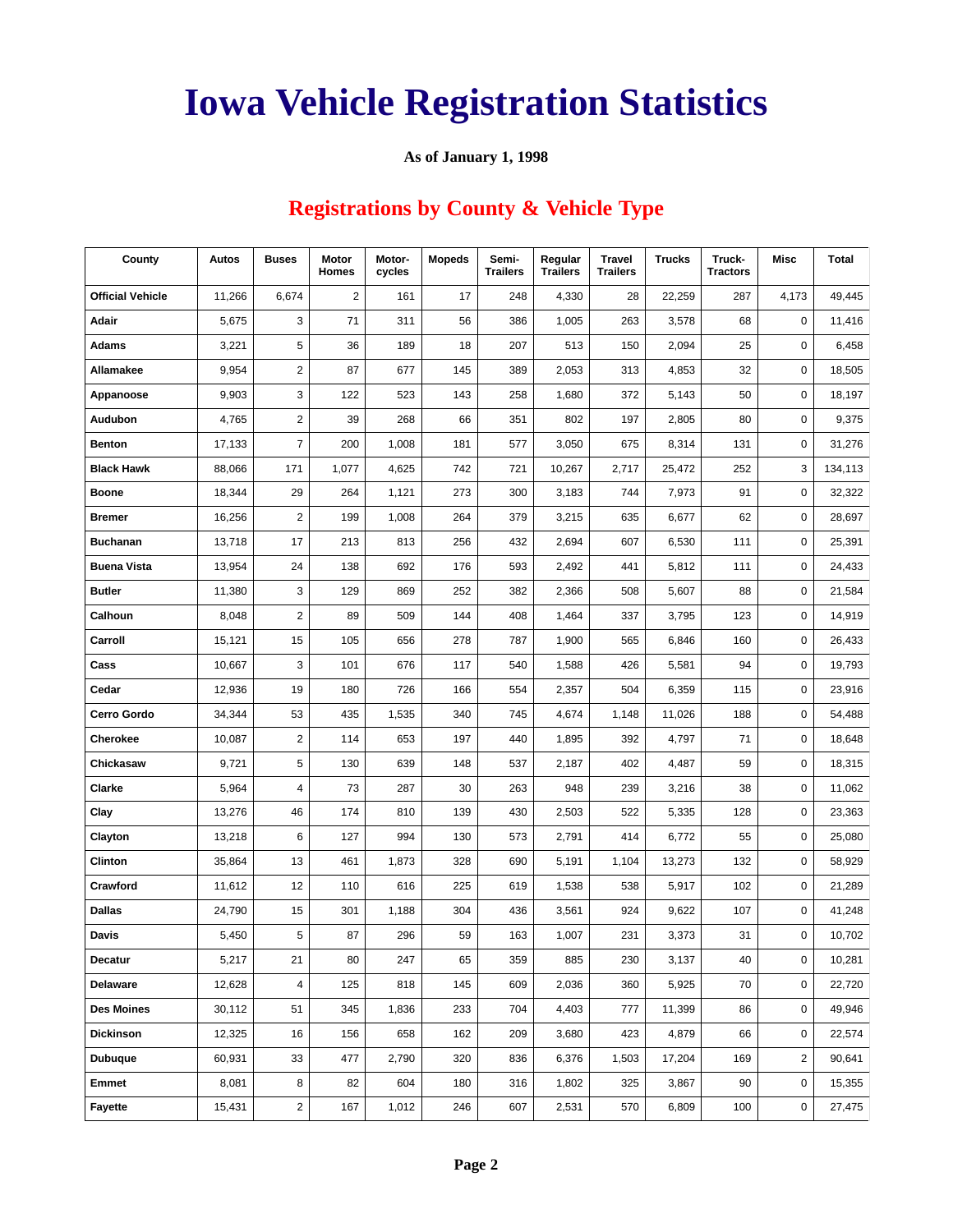#### **As of January 1, 1998**

## **Registrations by County & Vehicle Type — continued**

| County          | Autos   | <b>Buses</b>     | Motor<br><b>Homes</b> | Motor-<br>cycles | <b>Mopeds</b> | Semi-<br><b>Trailers</b> | Regular<br><b>Trailers</b> | <b>Travel</b><br><b>Trailers</b> | <b>Trucks</b> | Truck-<br><b>Tractors</b> | Misc         | <b>Total</b> |
|-----------------|---------|------------------|-----------------------|------------------|---------------|--------------------------|----------------------------|----------------------------------|---------------|---------------------------|--------------|--------------|
| Floyd           | 12,189  | 12               | 188                   | 769              | 202           | 141                      | 2,555                      | 550                              | 5,393         | 102                       | 0            | 22,101       |
| <b>Franklin</b> | 8,343   | $\mathbf{1}$     | 98                    | 505              | 140           | 311                      | 1,608                      | 388                              | 4,014         | 91                        | 0            | 15,499       |
| Fremont         | 5,809   | $\pmb{0}$        | 64                    | 277              | 53            | 181                      | 1,191                      | 190                              | 3,764         | 79                        | 0            | 11,608       |
| Greene          | 7,568   | 8                | 95                    | 494              | 130           | 449                      | 1,305                      | 376                              | 4,000         | 125                       | 0            | 14,550       |
| Grundy          | 8,983   | $\boldsymbol{7}$ | 93                    | 626              | 214           | 400                      | 1,708                      | 344                              | 4,241         | 121                       | 0            | 16,737       |
| Guthrie         | 8,247   | 5                | 111                   | 458              | 81            | 339                      | 1,667                      | 422                              | 4,313         | 58                        | 0            | 15,701       |
| Hamilton        | 11,865  | 5                | 169                   | 767              | 196           | 588                      | 2,196                      | 552                              | 5,362         | 147                       | 0            | 21,847       |
| Hancock         | 8,847   | $\overline{2}$   | 134                   | 719              | 257           | 391                      | 1,753                      | 396                              | 4,184         | 120                       | $\mathbf{1}$ | 16,804       |
| Hardin          | 13,679  | 21               | 135                   | 893              | 287           | 698                      | 2,212                      | 540                              | 6,289         | 136                       | 0            | 24,890       |
| Harrison        | 11,379  | 3                | 132                   | 635              | 122           | 368                      | 1,755                      | 510                              | 6,357         | 69                        | 0            | 21,330       |
| Henry           | 12,899  | 17               | 150                   | 825              | 158           | 454                      | 2,045                      | 453                              | 6,405         | 56                        | 0            | 23,462       |
| Howard          | 7,380   | $\sqrt{2}$       | 75                    | 473              | 103           | 308                      | 1,478                      | 289                              | 3,547         | 60                        | $\mathbf{1}$ | 13,716       |
| Humboldt        | 7,963   | $\mathbf{1}$     | 117                   | 705              | 249           | 322                      | 1,683                      | 289                              | 3,561         | 82                        | 0            | 14,972       |
| Ida             | 5,898   | $\mathbf 0$      | 63                    | 376              | 129           | 416                      | 1,129                      | 216                              | 3,190         | 67                        | 0            | 11,484       |
| lowa            | 11,067  | 24               | 128                   | 678              | 117           | 439                      | 1,753                      | 375                              | 5,904         | 80                        | 0            | 20,565       |
| Jackson         | 14,373  | 6                | 182                   | 893              | 204           | 534                      | 2,505                      | 535                              | 6,745         | 49                        | 0            | 26,026       |
| Jasper          | 25,216  | 13               | 339                   | 1,602            | 332           | 810                      | 3,567                      | 1,237                            | 10,695        | 126                       | 0            | 43,937       |
| Jefferson       | 11,803  | 8                | 146                   | 704              | 108           | 309                      | 1,568                      | 390                              | 4,719         | 45                        | 0            | 19,800       |
| Johnson         | 64,522  | 104              | 492                   | 3,274            | 437           | 851                      | 5,484                      | 1,173                            | 16,485        | 153                       | 0            | 92,975       |
| Jones           | 13,544  | $\overline{7}$   | 151                   | 829              | 163           | 527                      | 2,180                      | 533                              | 6,303         | 56                        | 0            | 24,293       |
| Keokuk          | 7,933   | 18               | 94                    | 464              | 97            | 430                      | 1,232                      | 385                              | 4,653         | 74                        | 0            | 15,380       |
| Kossuth         | 13,061  | $\overline{4}$   | 121                   | 874              | 228           | 511                      | 2,540                      | 498                              | 6,146         | 185                       | 0            | 24,168       |
| Lee             | 26,840  | 24               | 264                   | 1,435            | 274           | 581                      | 4,052                      | 722                              | 11,864        | 71                        | 0            | 46,127       |
| Linn            | 134,841 | 80               | 1,489                 | 6,355            | 525           | 1,346                    | 13,203                     | 3,270                            | 38,457        | 348                       | $\mathbf{1}$ | 199,915      |
| Louisa          | 8,358   | $\mathbf{1}$     | 114                   | 473              | 116           | 214                      | 1,772                      | 312                              | 4,547         | 68                        | 0            | 15,975       |
| Lucas           | 6,232   | 4                | 103                   | 320              | 112           | 264                      | 1,152                      | 354                              | 3,450         | 30                        | 0            | 12,021       |
| Lyon            | 8,876   | 3                | 60                    | 633              | 204           | 541                      | 1,497                      | 393                              | 4,102         | 61                        | 0            | 16,370       |
| Madison         | 9,196   | 5                | 131                   | 490              | 94            | 390                      | 1,580                      | 444                              | 5,198         | 34                        | 0            | 17,562       |
| Mahaska         | 14,976  | 24               | 187                   | 925              | 238           | 642                      | 2,362                      | 707                              | 7,373         | 124                       | 0            | 27,558       |
| <b>Marion</b>   | 21,346  | 23               | 253                   | 1,196            | 353           | 527                      | 3,201                      | 1,043                            | 9,408         | 99                        | 0            | 37,449       |
| Marshall        | 27,840  | 25               | 326                   | 1,401            | 215           | 800                      | 3,787                      | 939                              | 10,617        | 154                       | 0            | 46,104       |
| Mills           | 10,517  | 4                | 140                   | 495              | 34            | 300                      | 1,494                      | 380                              | 5,391         | 56                        | 0            | 18,811       |
| <b>Mitchell</b> | 7,988   | 9                | 127                   | 522              | 169           | 222                      | 1,520                      | 327                              | 3,910         | 61                        | 0            | 14,855       |
| Monona          | 7,272   | 5                | 88                    | 435              | 103           | 319                      | 1,258                      | 313                              | 4,244         | 56                        | 0            | 14,093       |